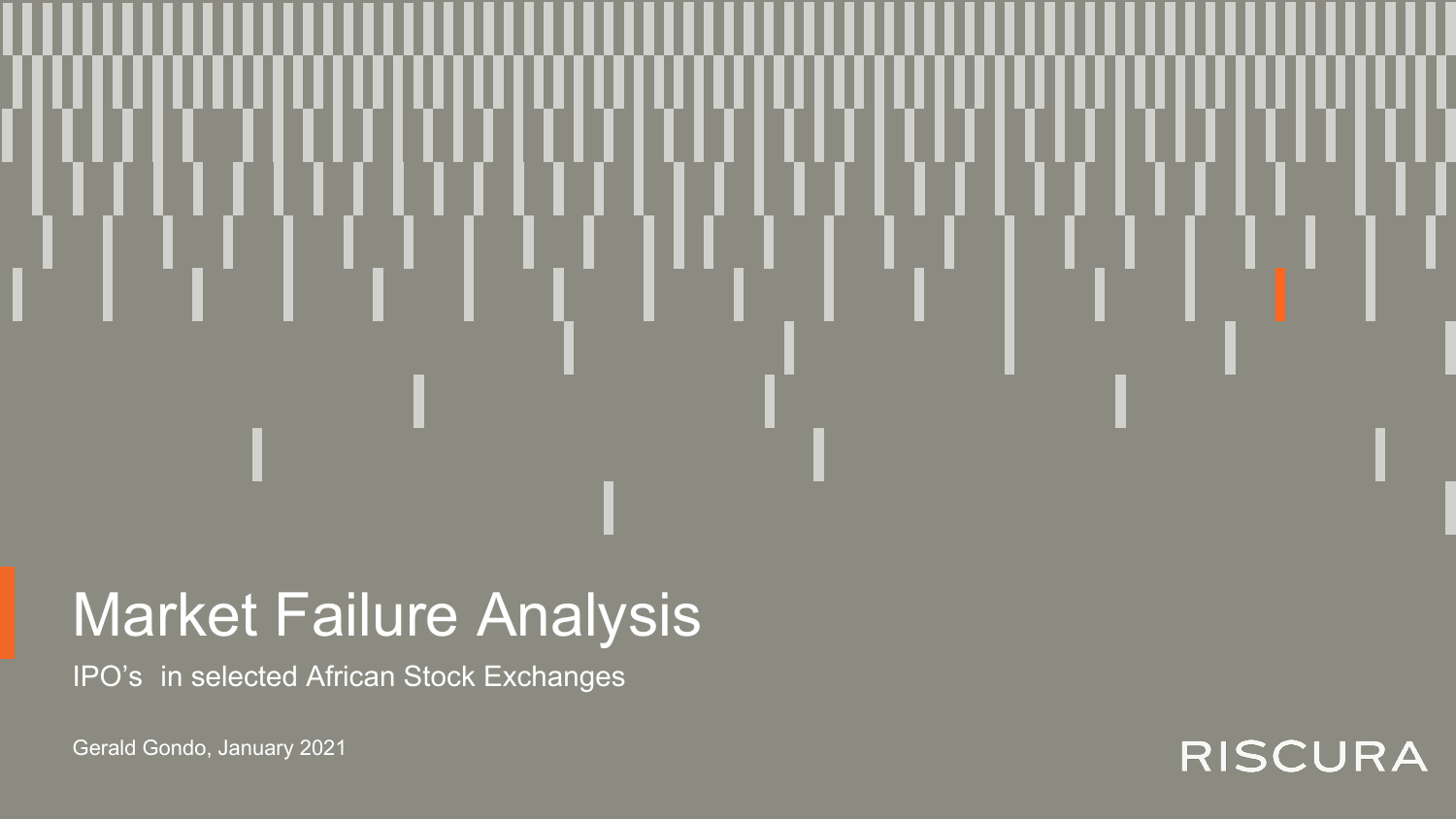## **Contents**

#### **Introduction**

- Countries covered
- Africa Survey IPO Experience 2014-2019
- IPO Market Failure Insights

#### East and Southern Africa Review

- East Africa Insights
- East Africa Insights-Recommendations and Solutions
- Southern Africa Insights
- Southern Africa Recommendations and Solutions

#### West Africa Review

- West Africa Insights
- West Africa Recommendations and Solutions

#### Francophone Africa

- Francophone Africa Insights
- Francophone Africa Recommendations and Solutions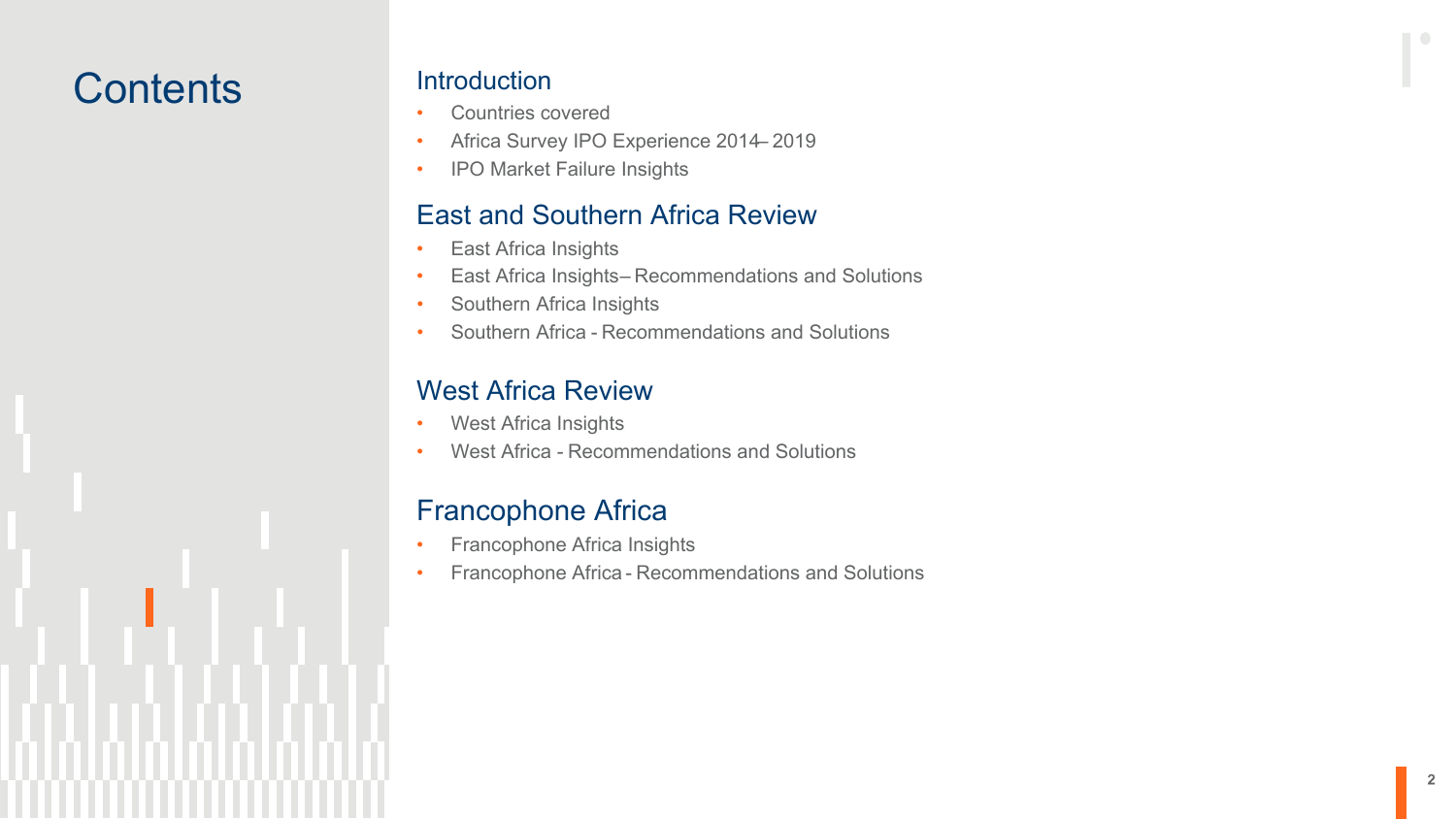## **Countries** covered



| <b>East and Southern</b><br>Africa | ٠<br>٠<br>٠                                                                                | Kenya<br>Tanzania<br>Zambia                                                                  |                                                                                                                     |                                                                                                 |
|------------------------------------|--------------------------------------------------------------------------------------------|----------------------------------------------------------------------------------------------|---------------------------------------------------------------------------------------------------------------------|-------------------------------------------------------------------------------------------------|
| <b>West Africa</b>                 | ٠<br>٠                                                                                     | Nigeria<br>Ghana                                                                             |                                                                                                                     |                                                                                                 |
| Francophone Africa                 | <b>BVMAC</b><br>$\bullet$<br>$\bullet$<br>$\bullet$<br>$\bullet$<br>$\bullet$<br>$\bullet$ | Cameroon<br>Congo<br>Gabon<br>Equatorial<br>Guinea<br>Central<br>African<br>Republic<br>Chad | <b>BRVM</b><br>$\bullet$<br>$\bullet$<br>$\bullet$<br>$\bullet$<br>$\bullet$<br>$\bullet$<br>$\bullet$<br>$\bullet$ | Benin<br>Burkina Faso<br>Côte d'Ivoire<br>Guinea-<br>Bissau<br>Mali<br>Niger<br>Senegal<br>Togo |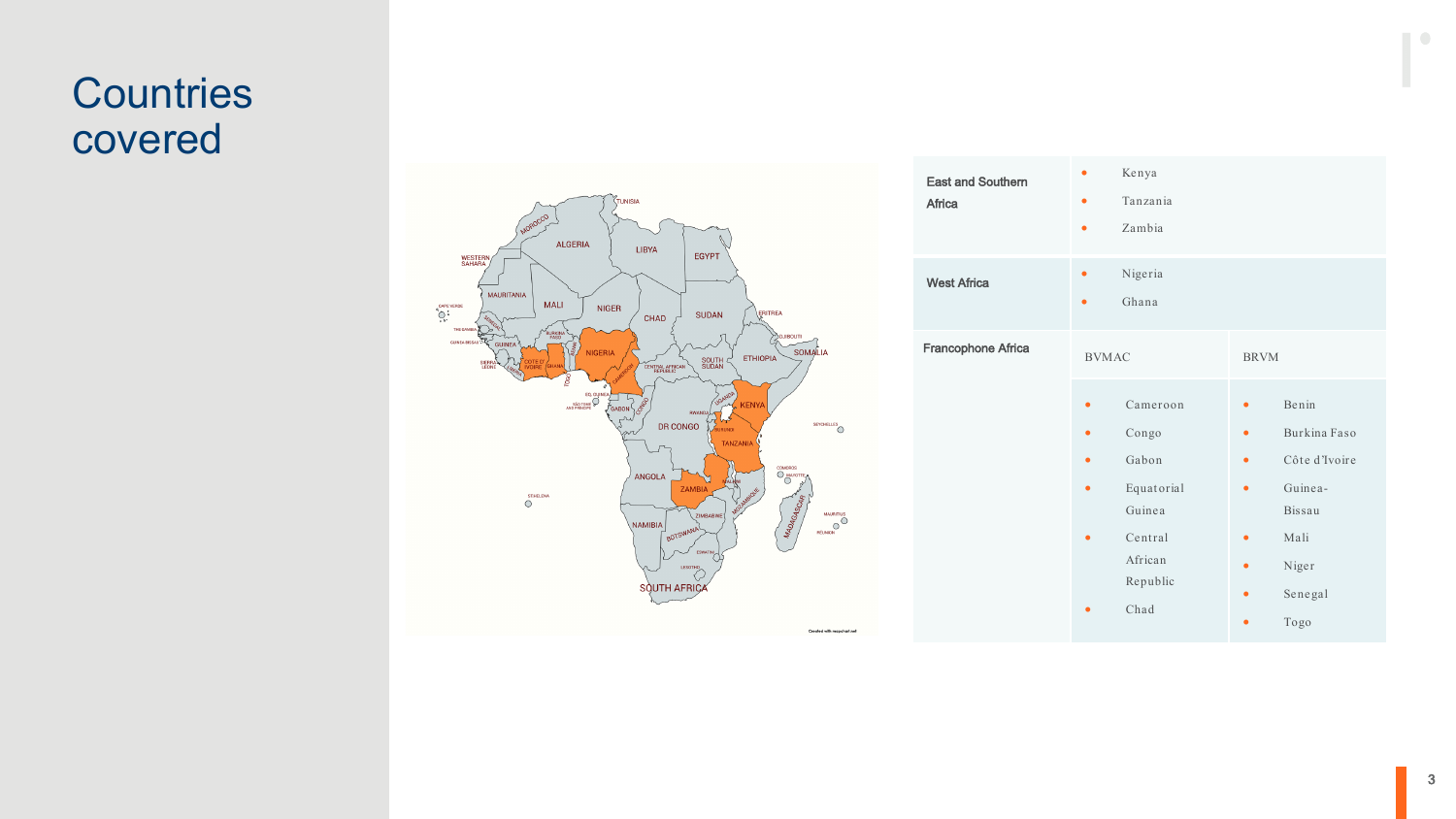## Africa Survey IPO Experience 2014 - 2019



#### US\$2,3billion raised over five years

- Nigeria US\$1,3billion (proportionately high exposure to communication services–Airtel Africa)
- BRVM US\$0,4billion (majority financial services listings, regulatory pressure)
- Ghana– US\$0.4billion (proportionately high exposure to communication services– MTN Ghana

#### RISCURA, EY IPO Trends 2019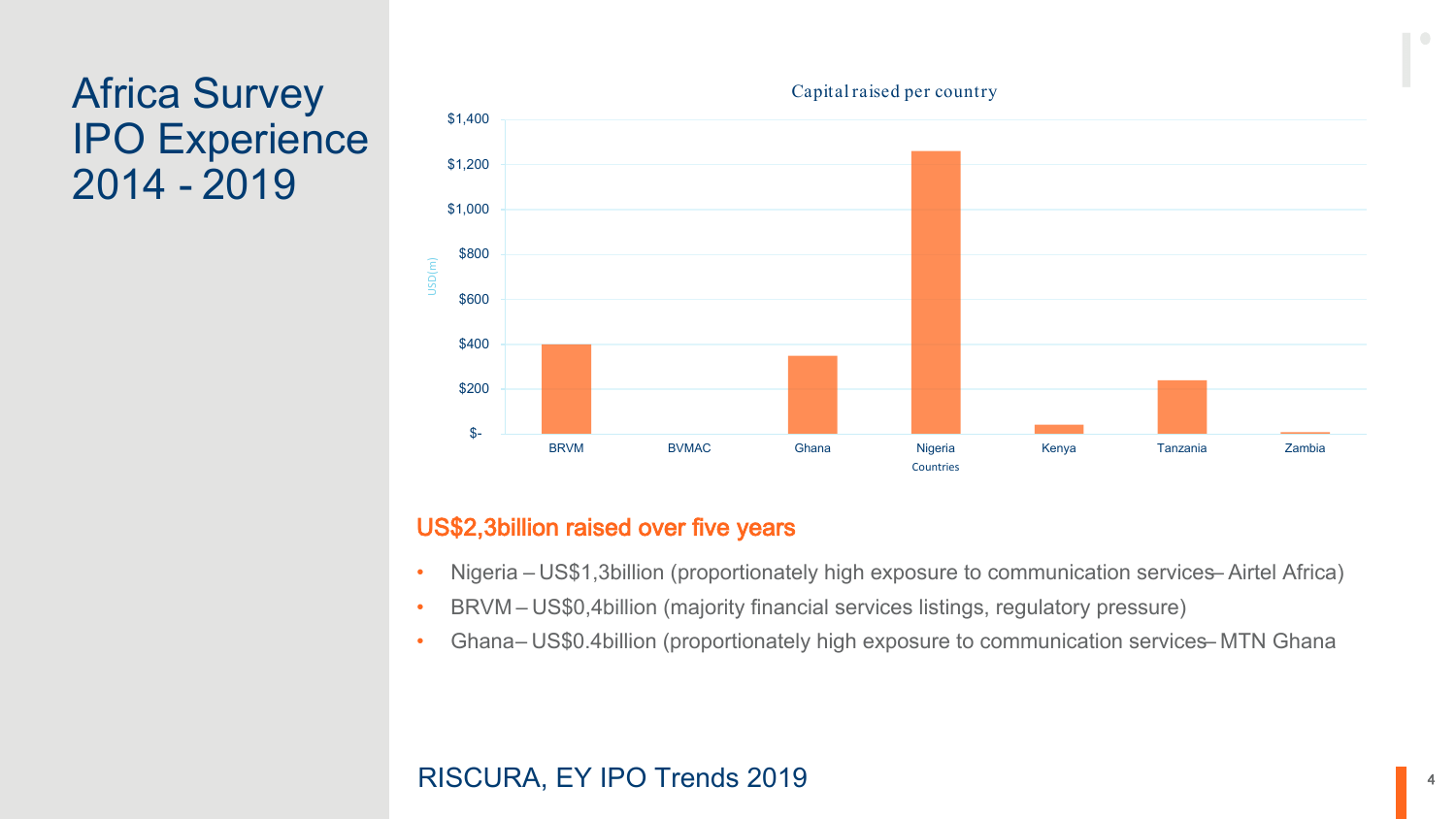## Africa Survey IPO Experience 2014 - 2019



#### IPO's by value (USDm)

#### US\$2.3billion raised over five years

- Nigeria US\$1.3billion (57%)
- BRVM US\$0.4billion
- Ghana-US\$0.4billion

#### RISCURA, EY IPO Trends 2019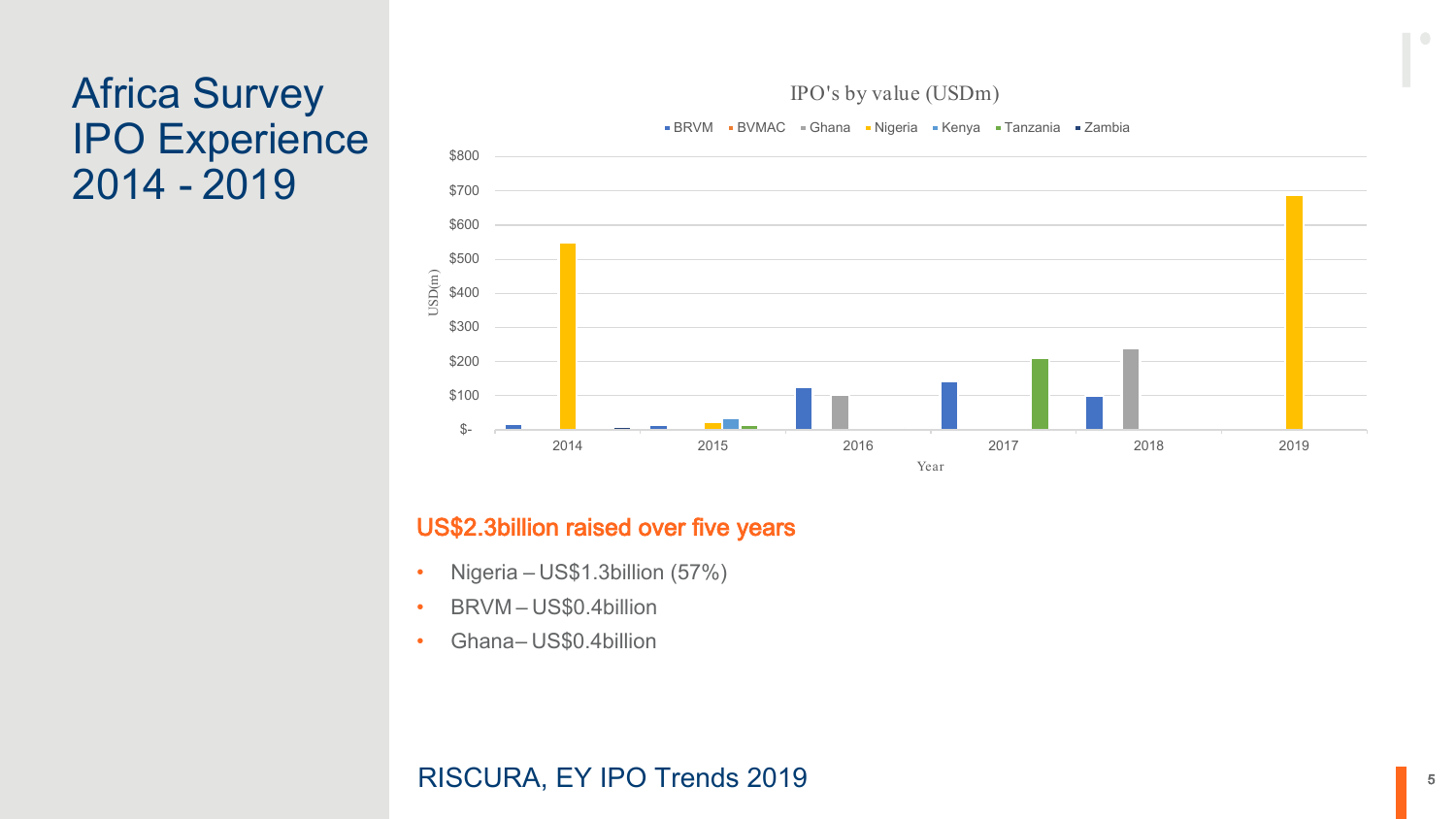IPO's - North Africa and South Africa by sector (2014 – 2019)





South Africa



#### RISCURA, EY IPO Trends 2019

**14% 61%**

Consumer **Discretionary Industrials** 

Materials

Financials

**Health Care** 

**10%**

**10%**

**Tunisia**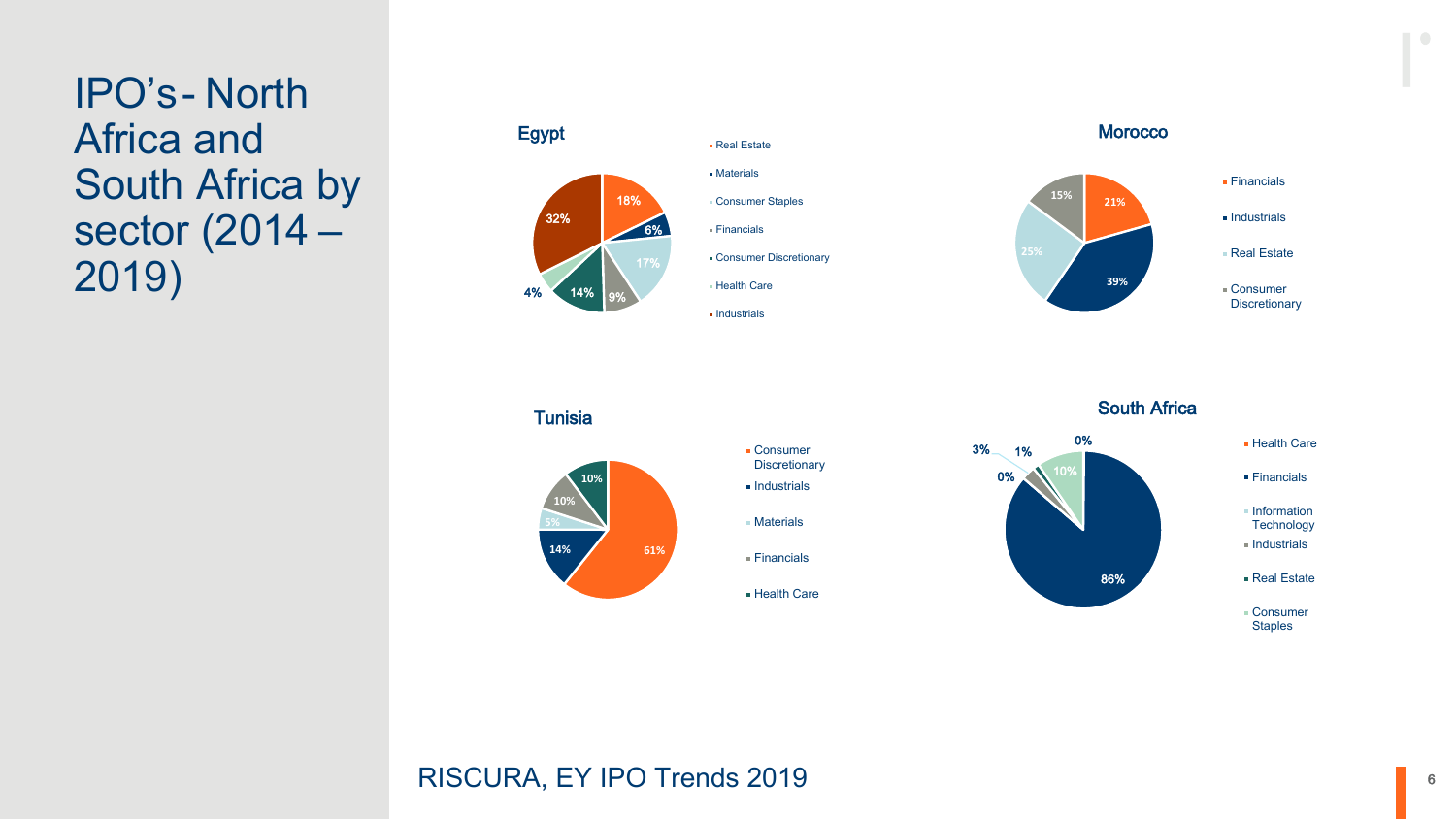## Africa Survey IPO Experience 2014 - 2019



#### Capital raised per country

#### US\$7.4billion raised over five years

- South Africa US\$4.7billion (proportionately high exposure to financial services– Quilter PLC)
- Egypt US\$1.9billion (diversified listings across real estate, consumer staples, consumer discretionary, industrials)

#### RISCURA, EY IPO Trends 2019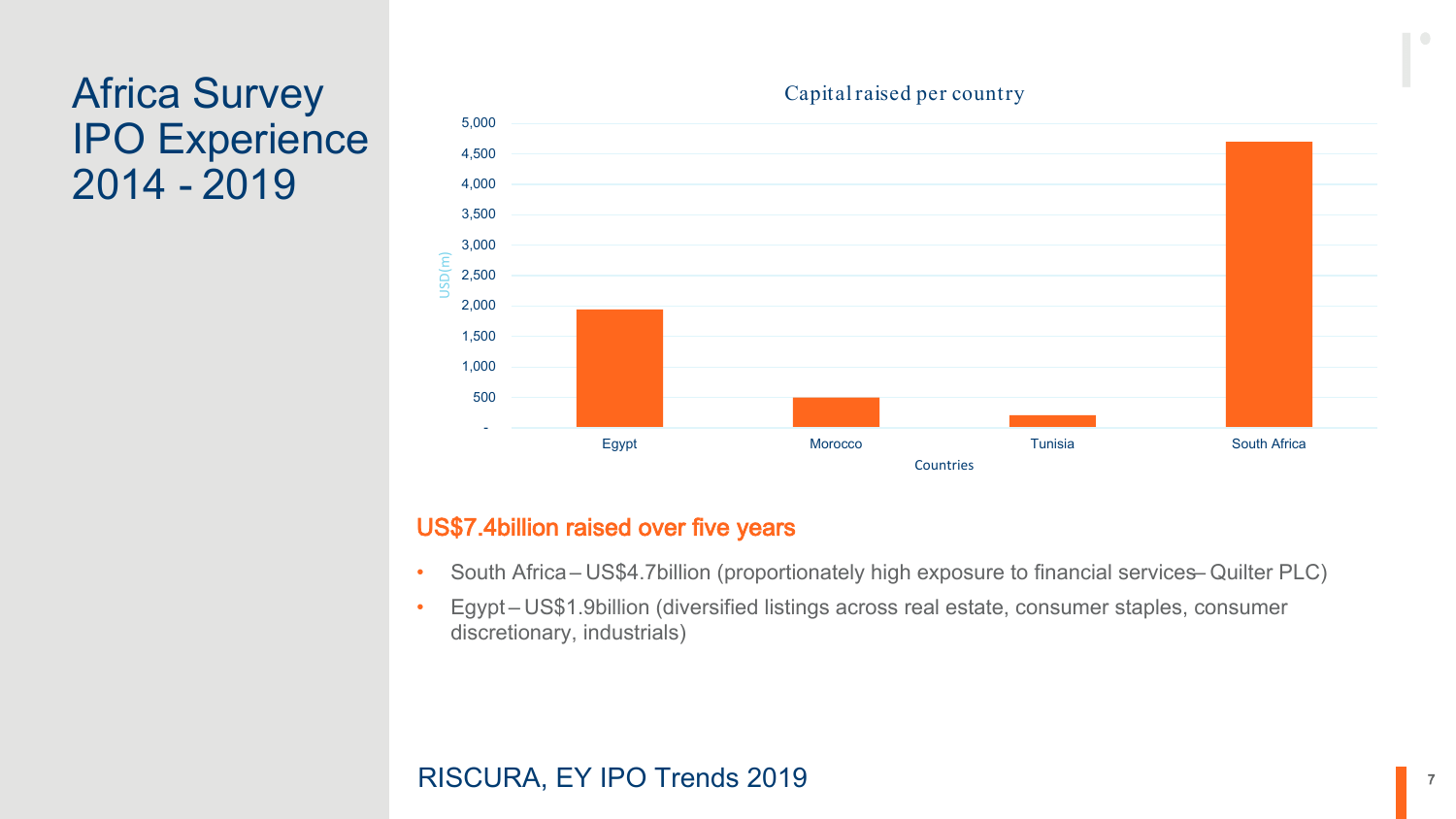# East and Southern Africa Review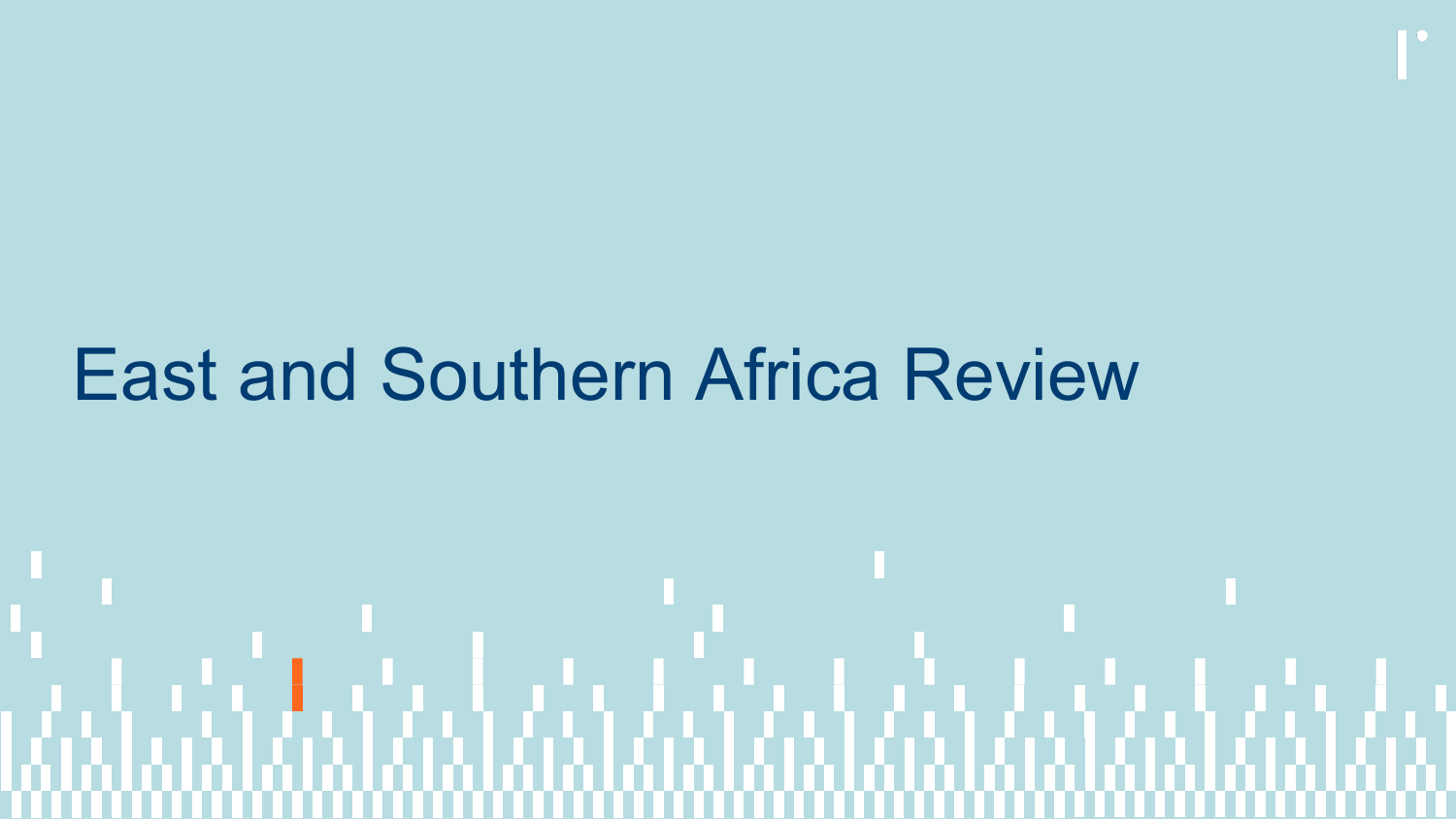# East Africa

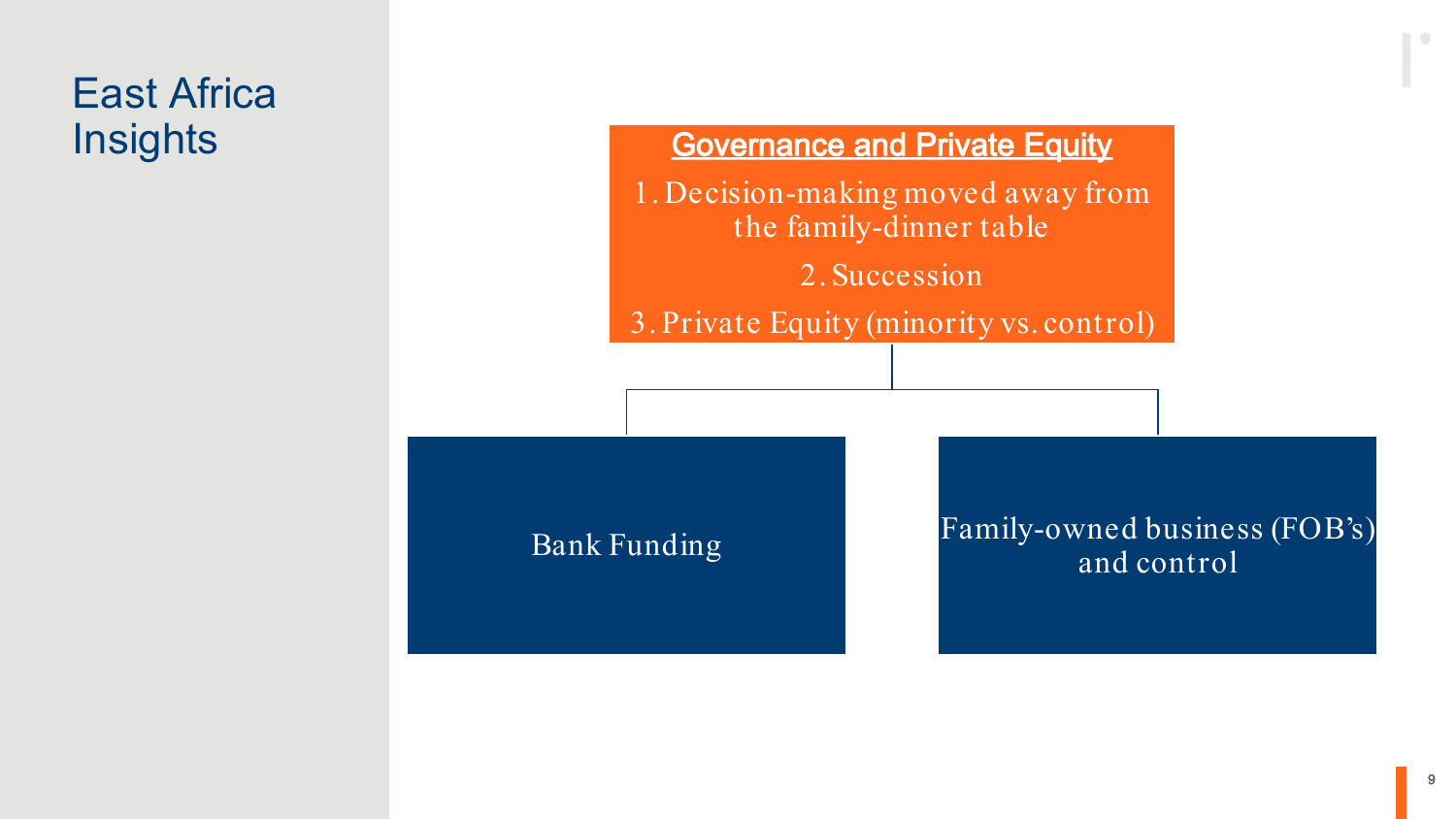## East Africa **Insights**



#### Institutional Investor Asset Allocation

• Preference yield and certainty

#### RISCURA, Regulatory submissions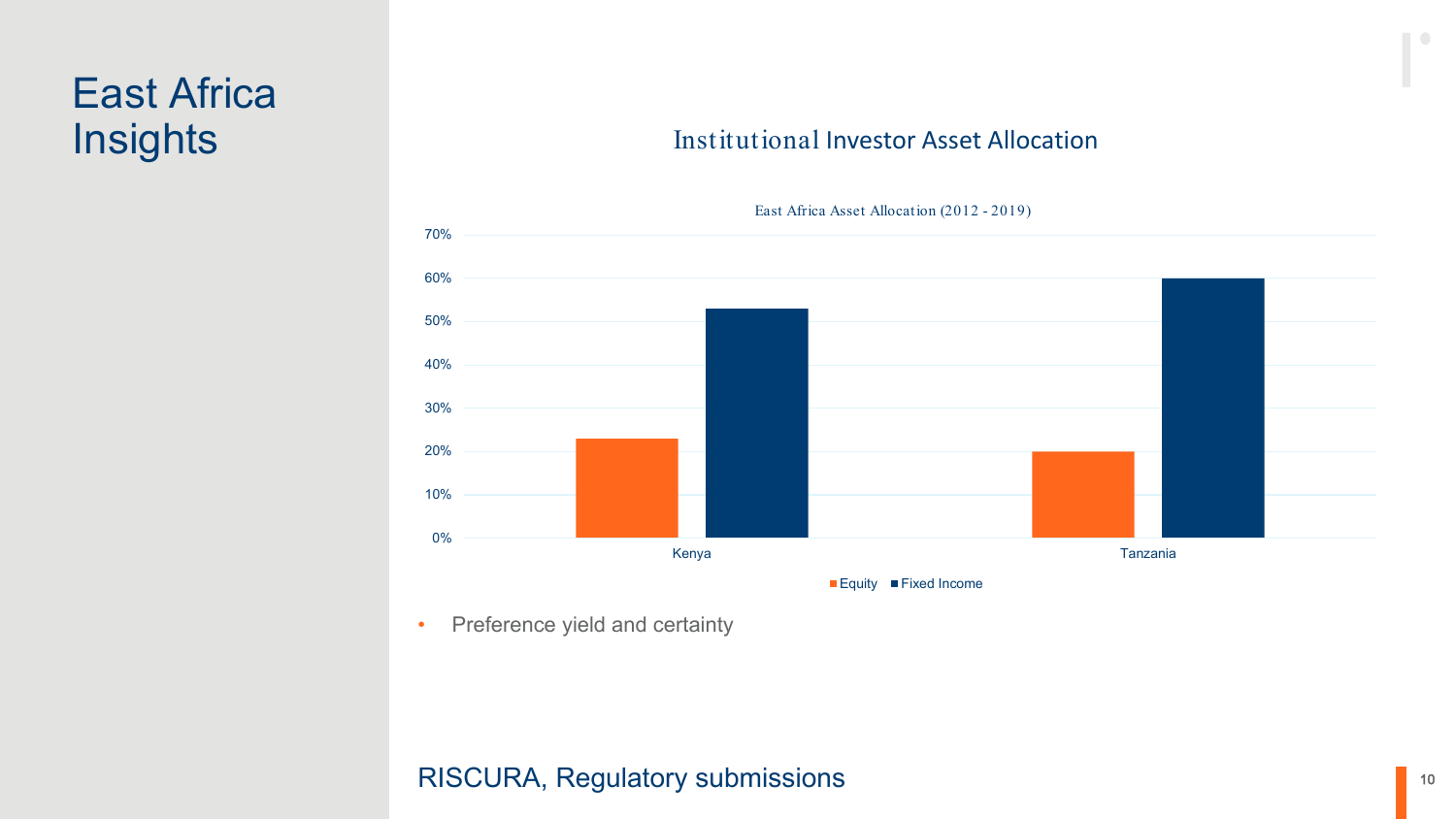## East Africa **Insights**

#### Market composition and structure





#### Market composition and structure





#### 0% 20% 40% 60% 80% % of total market capitalization % of average daily traded value Kenya (Safaricom)

Tanzania (TBL)

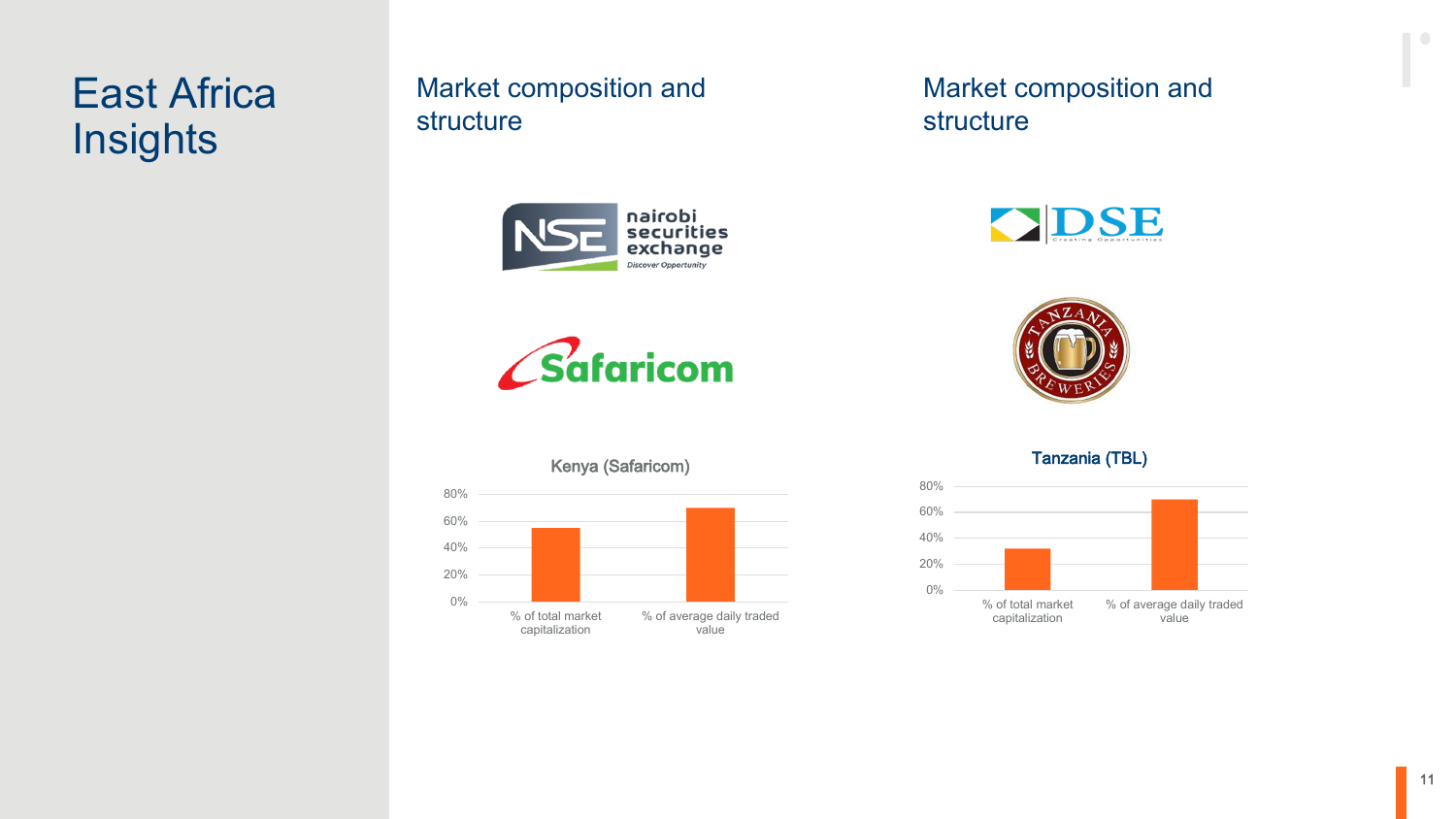East Africa Insights – Recommendati ons and **Solutions** 

#### Market Development Recommendations

- The NSEshould seriously consider offering its architecture to facilitate private capital transactions. If PE firms new this was a possible option, it would meet the rising pressure that PE firms themselvesare facing of evidencingexit.If private market partial exits are achieved,then this would be an active and complimentary exit route.
- Further, the conversation of IPO's needs to be a lot more realistic. The reality at present is that exiting on to the NSEor any other East African stock exchangeis simply switching illiquidity from one part of the capital market to another. IPO's introduce illiquidity with the addedcost of on-going listing feesand requirements – this is not a compelling value proposition .
- Removal of listing fees for PE firms to avoid having them incur the same cost twice. (e.g. legal fees incurred when putting the private equity transaction together and further legal and other fees when now contemplating listing.) In a trade sale, the second set of legal fees are largely for the buyer, not the seller.
- The NSE could look to initiate a Kenya or East Africa version of the "Companies to Inspire" (https://www[.lseg.com/resources/companies-inspire-africa\)](https://www.lseg.com/resources/companies-inspire-africa) as a platform to show case emerging SME's,in a manner that highlights their entrepreneurial activity and profile . For potential issuers, such a platform can serve to prepare the firm and founders in transforming the company to being more public. Similarly, for market intermediaries, the platform can serve as a medium to engagea robust pipeline of growth companies that are ideally placed to access affordable long-term financing.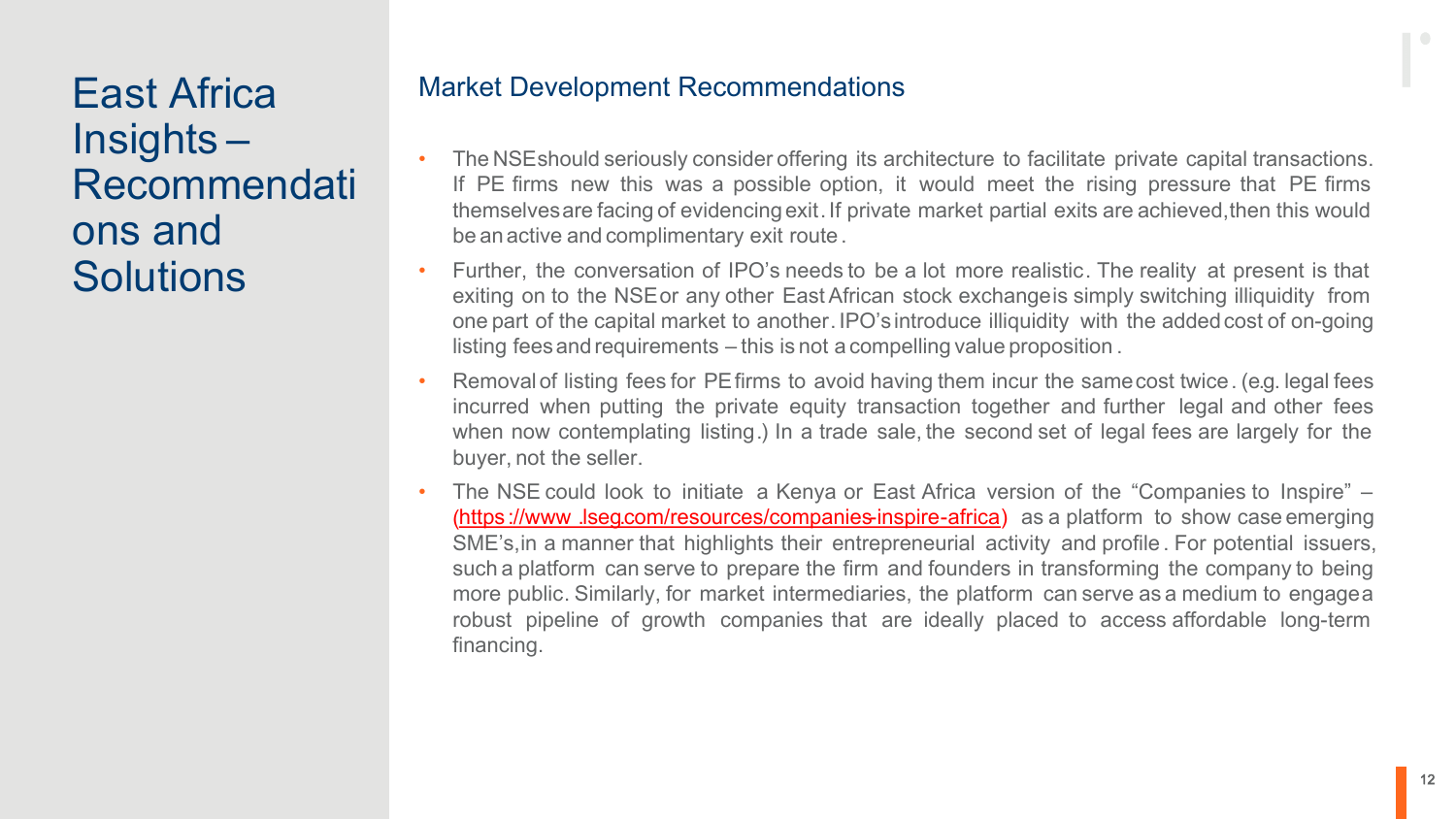## **Southern** Africa Insights

#### Crowding Out



#### Table A22. Low-Income Developing Countries: General Government Net Debt, 2011-25 (Percent of GDP)

| ---    |     |      |      |      |      |      |      |      |      |      |      |      |      |      |      |
|--------|-----|------|------|------|------|------|------|------|------|------|------|------|------|------|------|
|        | 201 | 2012 | 2013 | 2014 | 2015 | 2016 | 2017 | 2018 | 2019 | 2020 | 2021 | 2022 | 2023 | 2024 | 2025 |
| Zambia | w.  | 20.  |      |      | 56.  |      | 55.8 | 66.F | 76.  | 99.7 | 99.0 | Q72  | 94.9 | 91.8 | 87.9 |

#### **Regulatory overlap**

• Stakeholder perception of the SECand LuSEperforming similar monitoring and market conduct roles. Particularly at enforcement, market participant paysfee twice (to eachregulator) for the sametransgression.

#### Cost of listing

Overlap also has created the perception of high regulatory driven listing costs and on-going costs of remaining public.

#### Absence of underwriters

- Effectively two credible institutions with capacity to underwrite (NAPSAandAfLife)
- Market negative perception created where one institution choosesto participate and their other elects not to participate
	- Strong disincentive for to invest in any other asset class given high treasury and bond yields

#### Source: https://www.boz.zm/ (accessed 21/10/2020)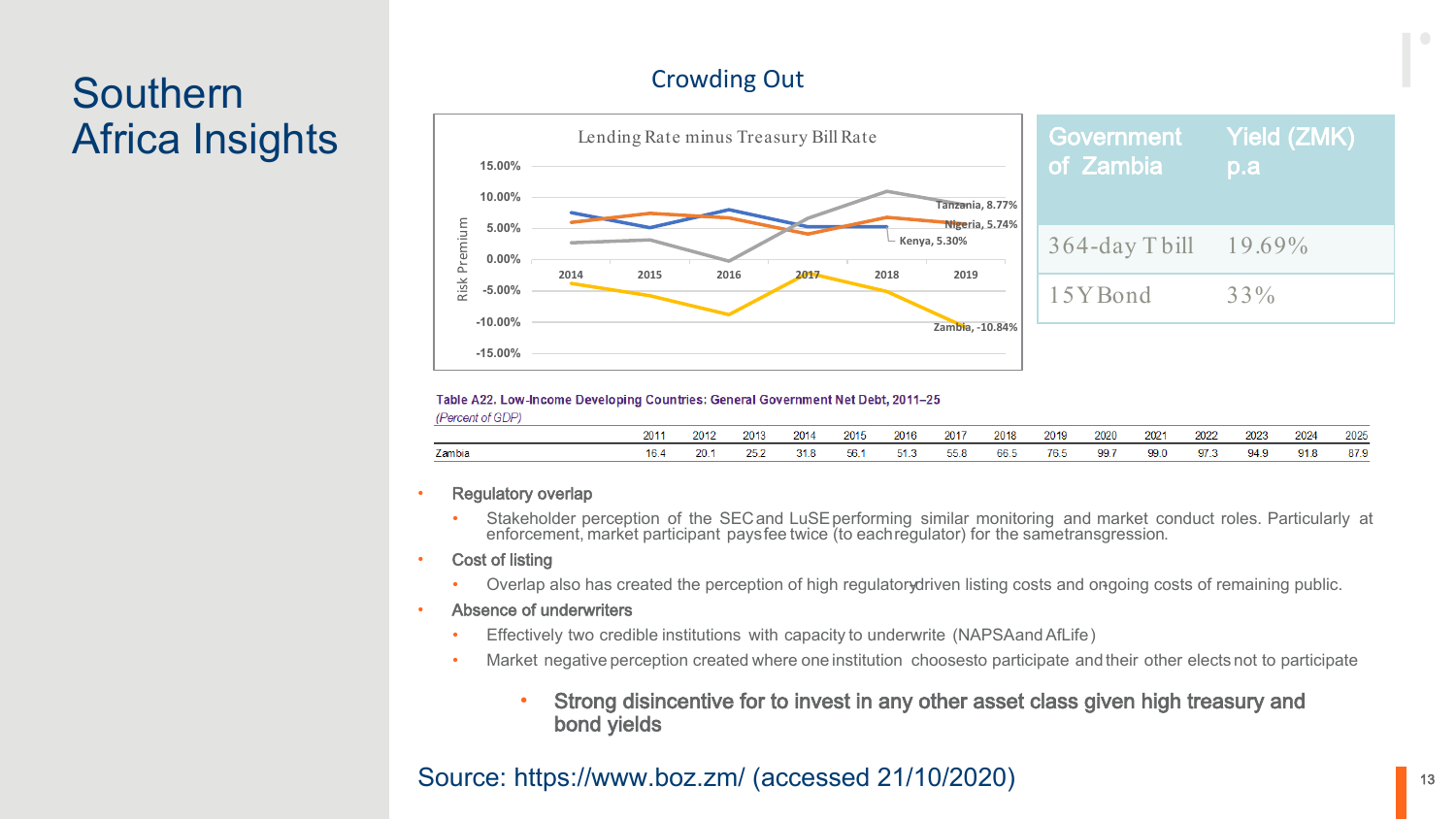## Southern Africa Insights

### Demutualization of the LuSE Unique Equity Market Structure

- Corporatize and incentivize "remove the old boys club perception"
- The LuSE was formed as a government initiative, not due to being market d/driven

#### Greater awareness and training of use and function of the capital markets

• Capital market participants alluded to the fact that several CFOs in Zambia had limited -to-poor understanding of the function and/or role of equity markets (professionally) and limited exposure (personally).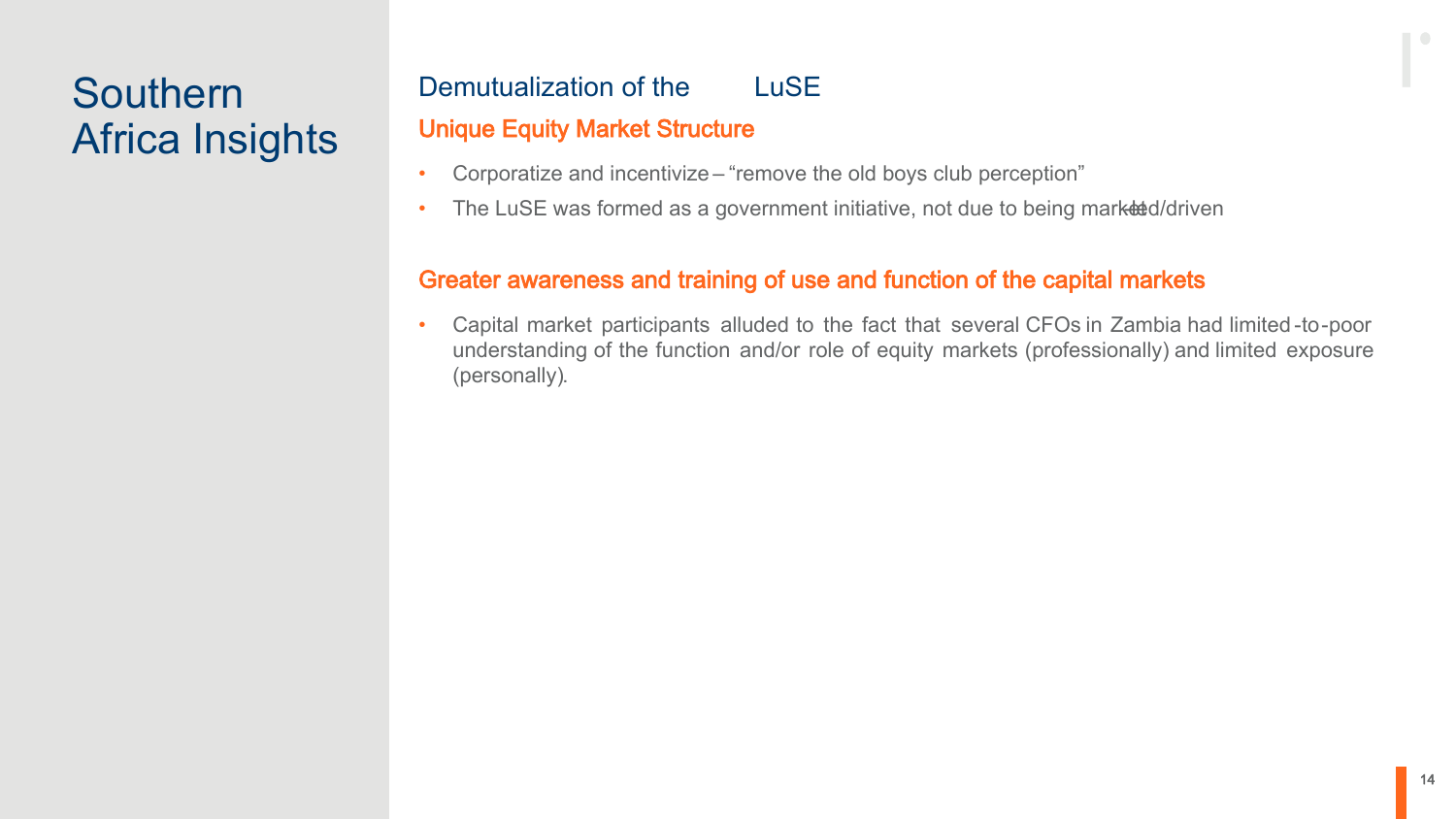Southern Africa - Recommendati ons and **Solutions** 

#### Market Development Recommendations

- Focus on larger corporate listings (e.g. IDC Zambia should have listed Indo Zambia Bank (which is managed by private sector management) rather than ZAFFICO. That would have given confidence and one would have seen much stronger off take from private investors.
- If the Government of Zambia are listing companies, they should become significant minorities to boost the implementation of effective (non-political) governance structures. For the recent case of ZAFICCO private investors had limited confidence in buying the stock as the government retains a controlling stake.
- Integrate LuSE to international trading platforms.
- Numerous areas of overlap between LuSE and SEC which are exacerbating meaningful market development.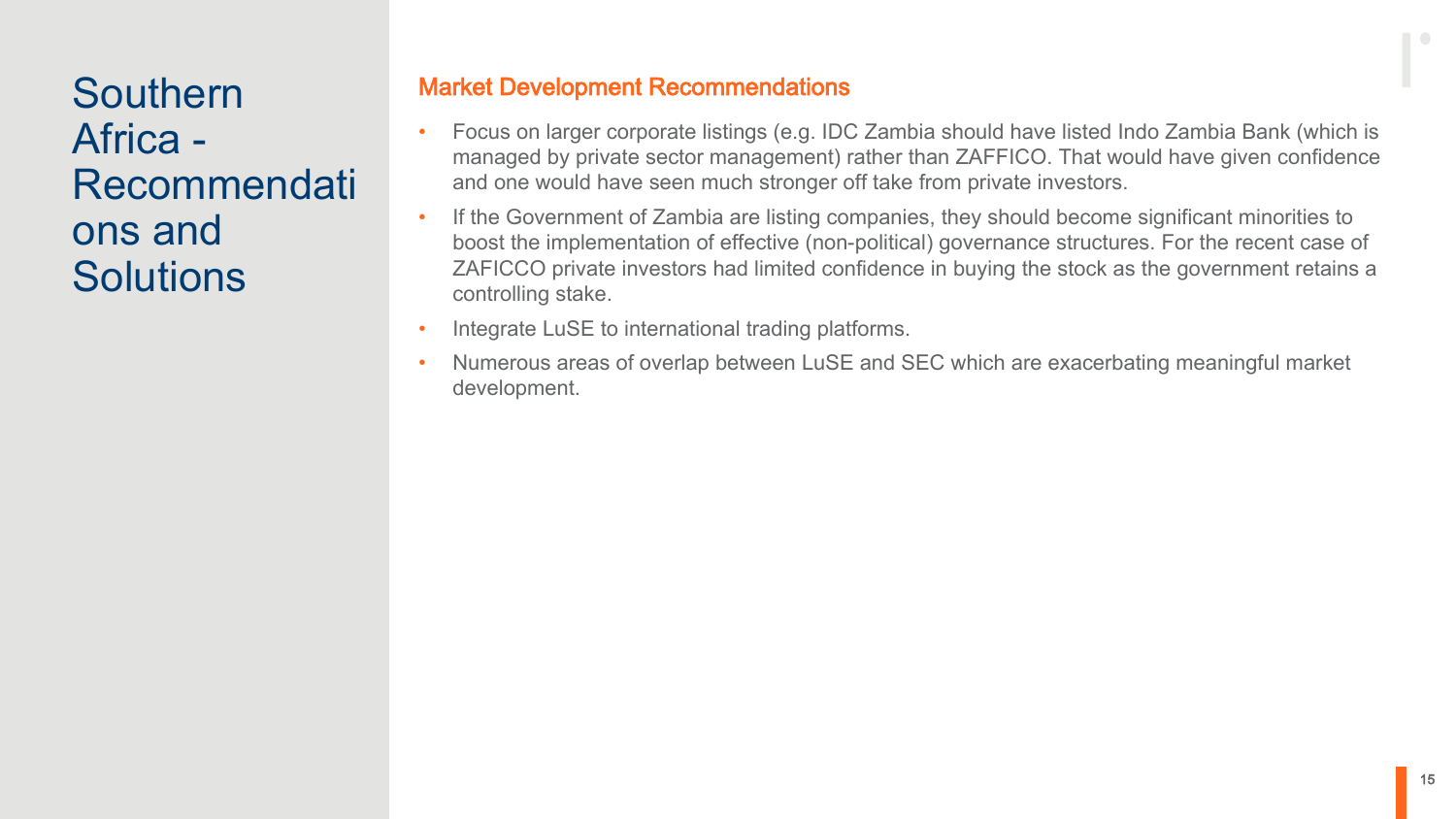# West Africa Review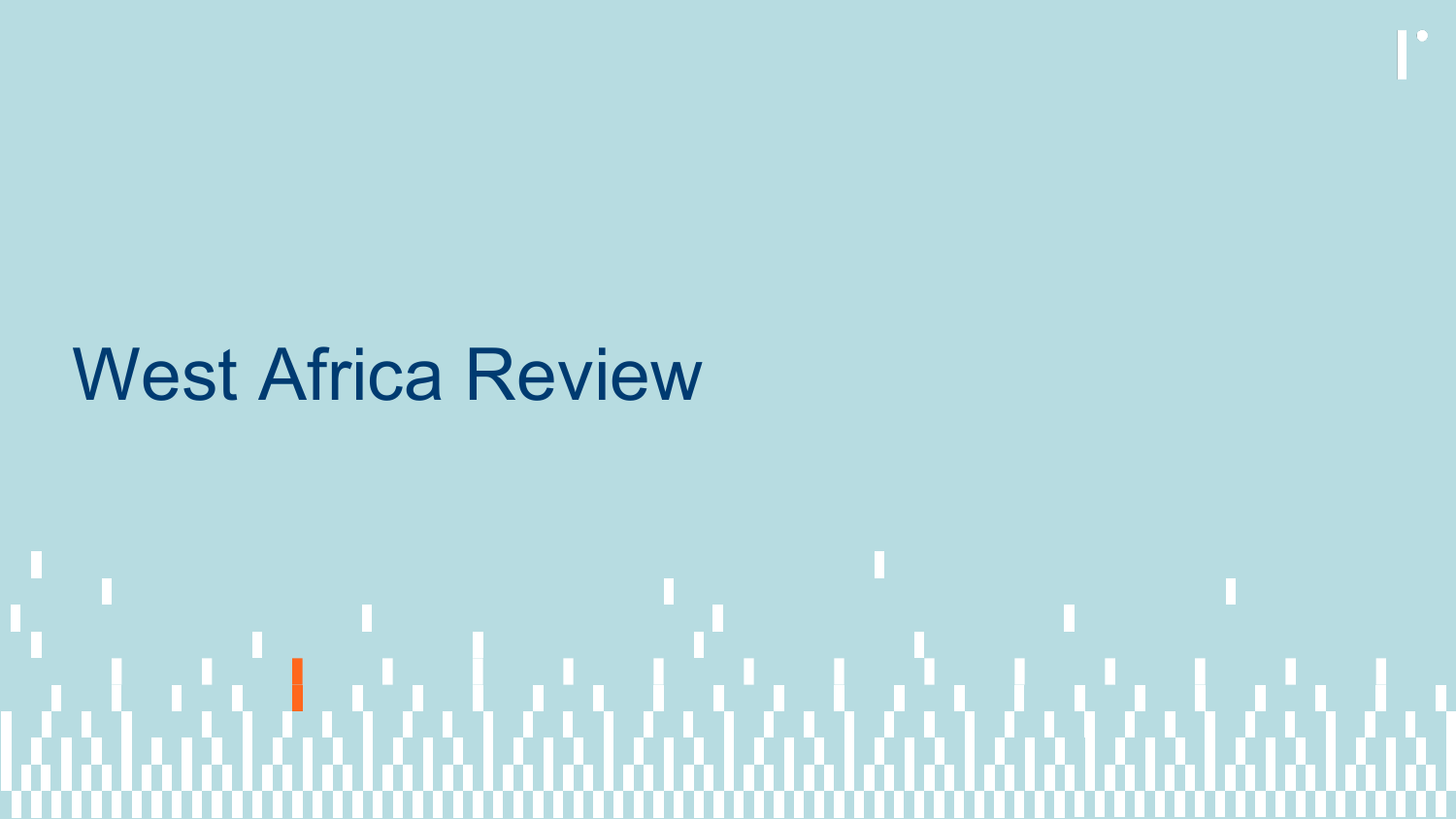## West Africa **Insights**

#### **Culture**

- Informalization can become institutionalized= "the norm"
- Formalization (listing) = "out-of-the-norm".



#### Stratifying the SME Market Segment

#### Size of the SME in Nigeria:

In Nigeria, there are a total of 37,067,416 million Micro, Small and Medium Enterprises making up the growth sector



Opportunity landscape in the Nigerian SME space:

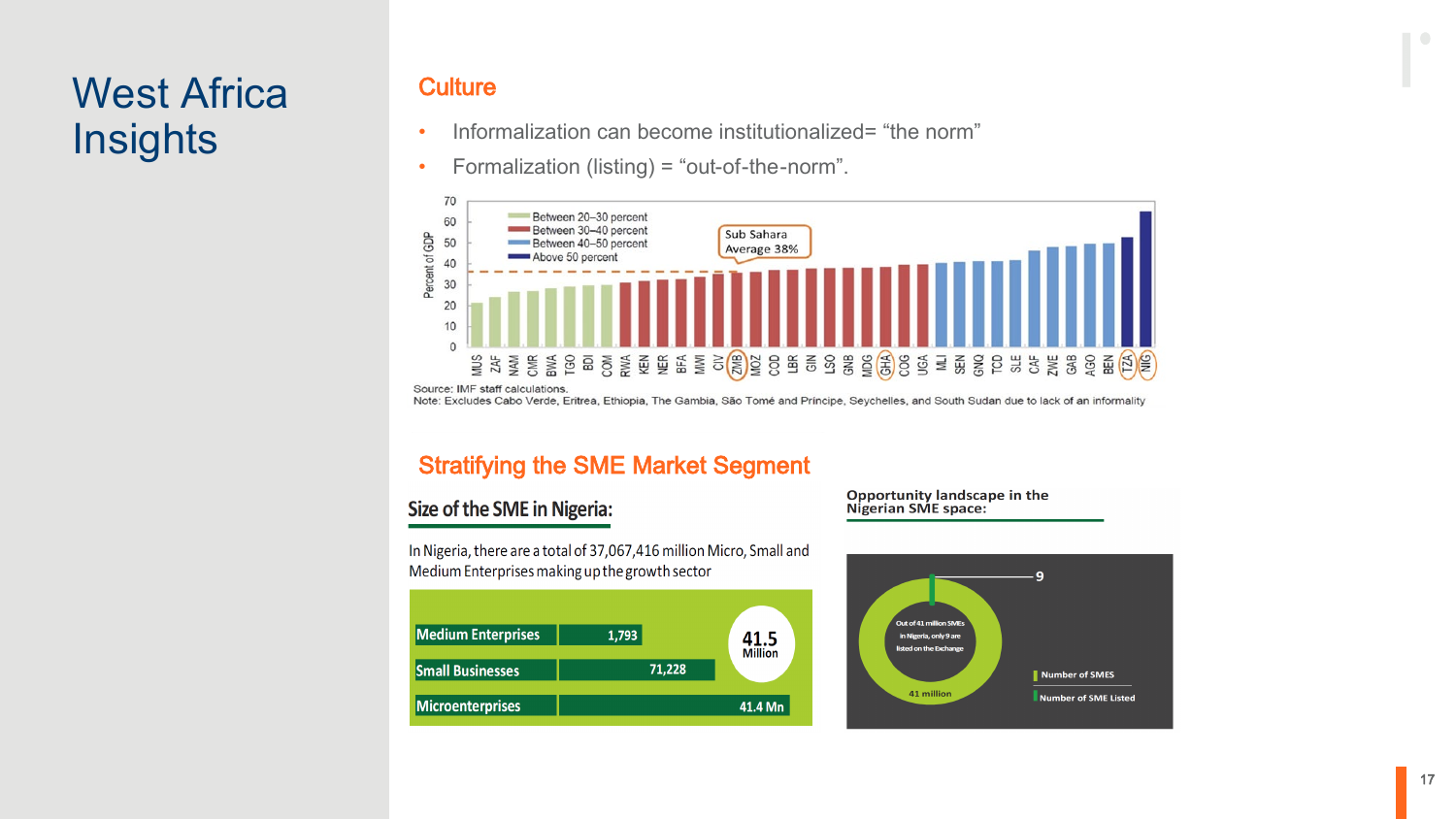# **Insights**

#### West Africa **INSTITUTIONAL INVESTOR ASSET ALLOCATION**



West Africa Asset Allocation (2012 - 2019)

#### RISCURA, Regulatory filings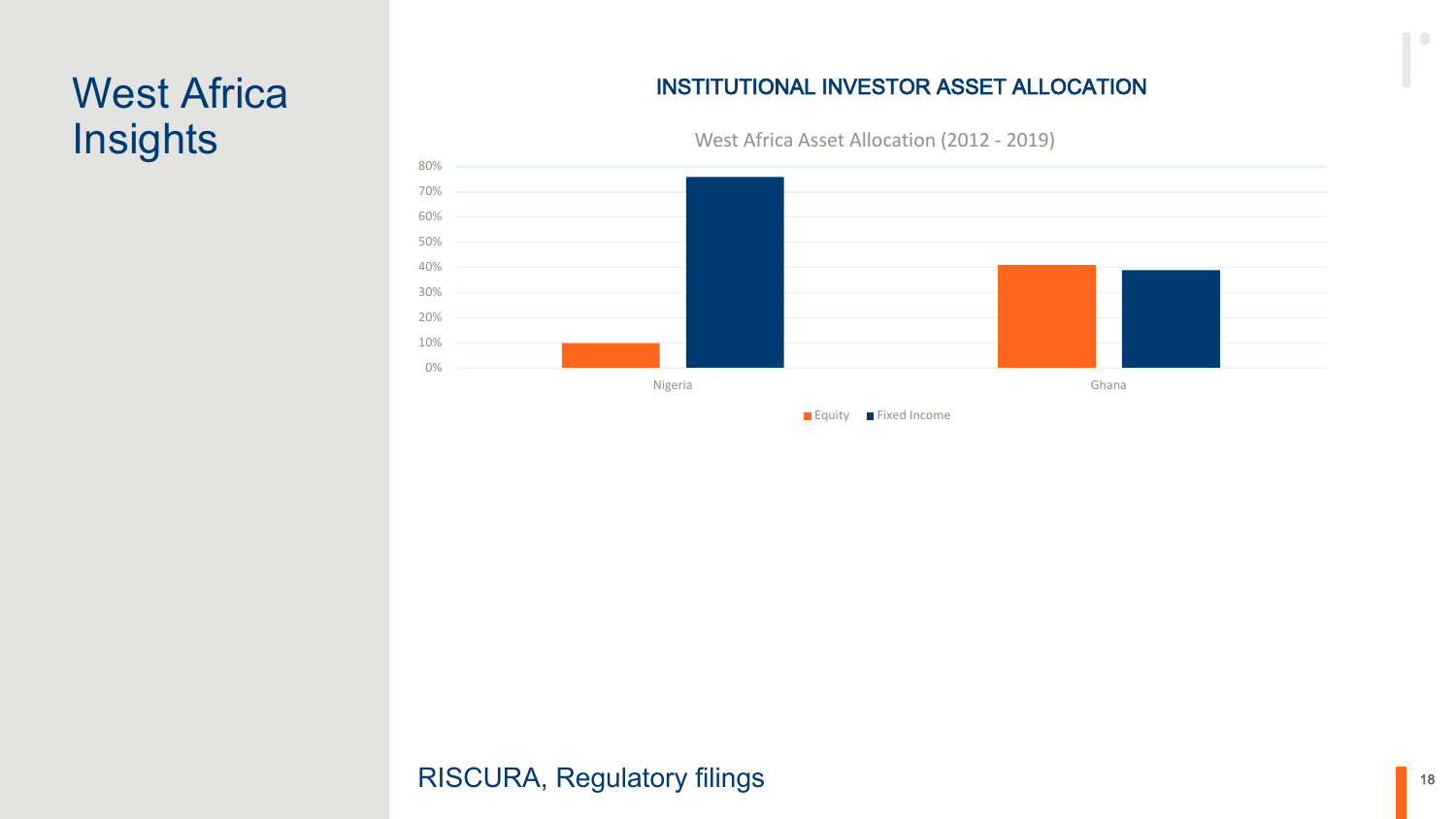## West Africa **Insights**

#### Legal and Regulatory - Ghana

- Regularize the law to apply to all and remove market confusion:
- Current laws in Ghana do not allow private pension funds to invest in IPOs but only in publicly listed entities that have paid dividends in at least one of the last three years.

*"*This was however waived, via the intervention of the Ministry of Finance, in the case of MTN Ghana to allow players in the pension space to invest in that IPO given that MTN is highly profitable and dividend paying. Following market participants expect that the regulators will ease some restrictions around participation in IPOs.

#### Absence of underwriters

- Effectively one institution with the capacity and mandate allowance to underwrite (SSNIT– Ghana)
	- Market perceives there being high political influence which often manifests in noncommercial discussions pertaining to valuation, pricing and cost for underwriting.
- In Nigeria, PFA's need to be recognized as representative of diversified investors as opposed to being a single investor.

*"A minimum of fifty-one (51) shareholders or such number as The Exchange deems appropriate in the circumstances"*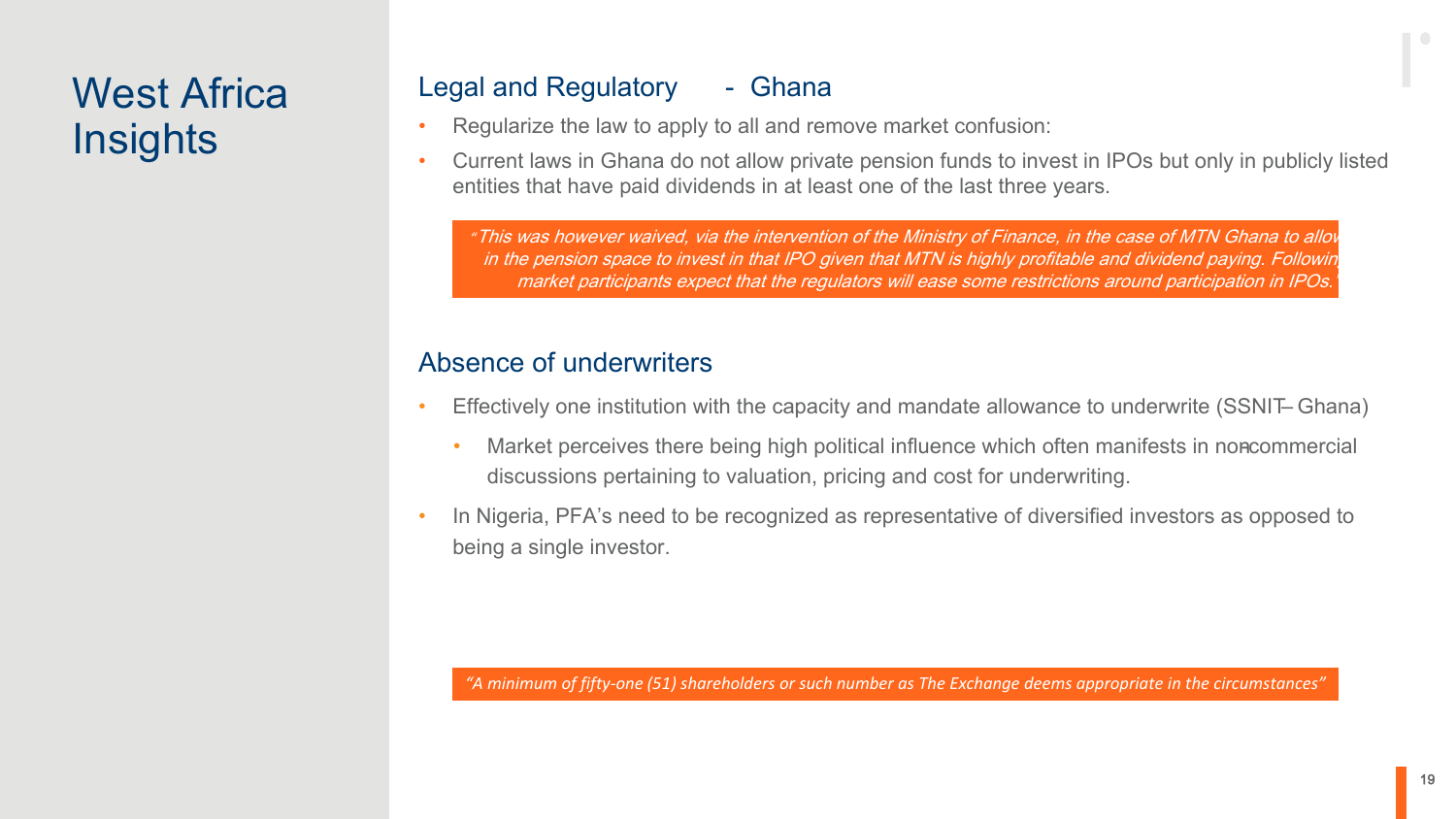West Africa - Recommendati ons and Solutions

#### Market Development Recommendations

- The problems of Non-Performing Loans (NPL) in both Nigeria and Ghana are recurrent. The Central Bank is placing incorrect incentives for banks increasing their capital to absorb increased capital charges for these provisions, all this has done has increased the market concentration of the NSE and GSE to financial services.
- An alternate mechanism is for the Central Banks, working alongside the NGSE and GSE, compelling these banks to persuade the firms that do breach NPL covenants to look to the NGSE to raise capital.
- Specific to Ghana, to provide impetus to the market, a fund to anchor IPO's is necessary.
	- This can easily be done, simply by providing the existing Venture Capital Trust a new mandate but even it (VCT) struggles in securing funding from the fiscus.
	- If this is achieved, there are various scenarios that can be explored:
	- Anchor 1/3 of the issue, why must it be underwritten 100%?
	- This therefore frees up funds to underwrite at least two more opportunities
	- Address the cost issue: have a cost sharing technical assistance facility.
- Ghana would do well to replicate the listing rule differentiation applied by Nigeria with regards to further differentiating companies that at seeking/suitable to list on the GAX.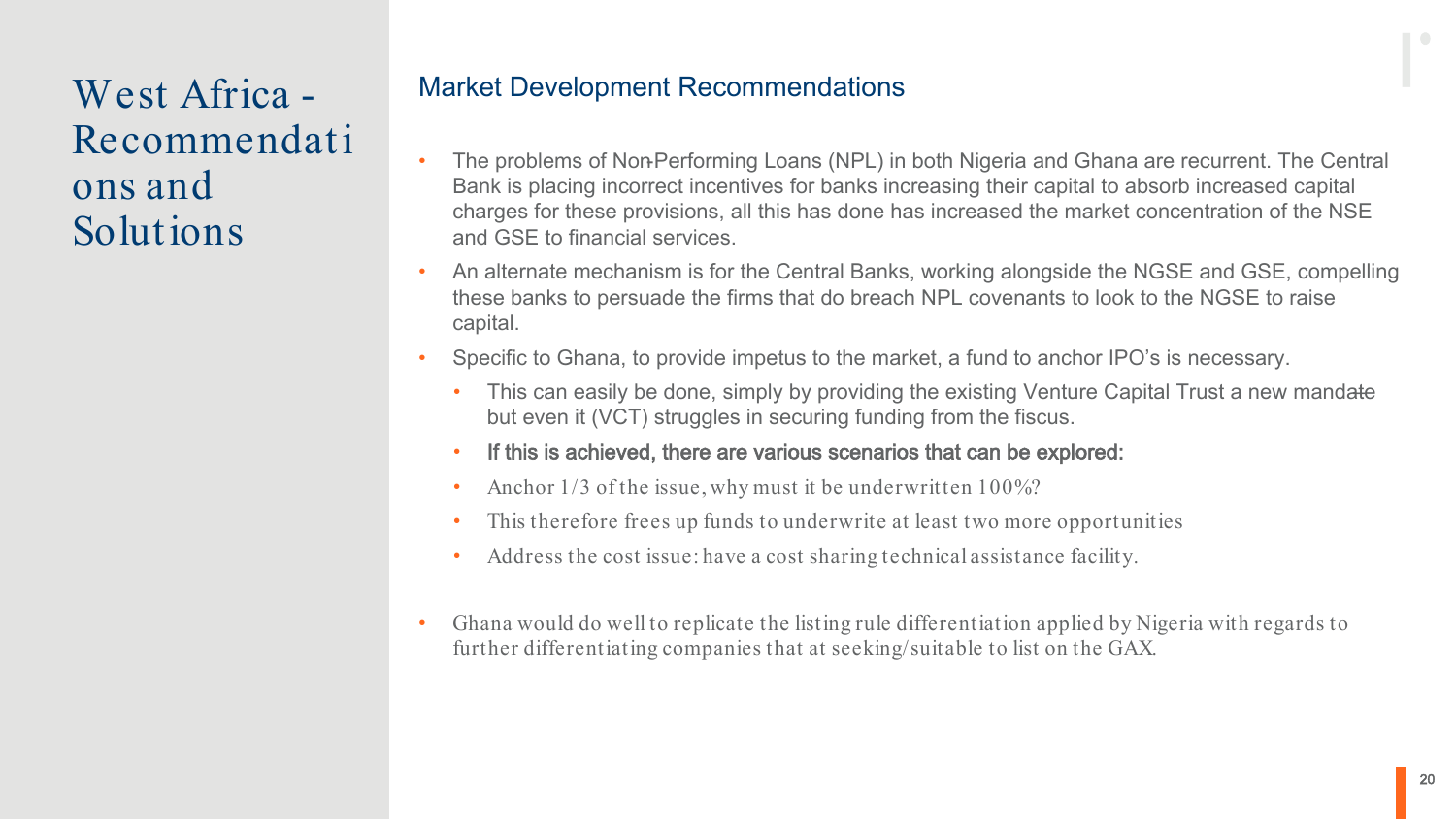# Francophone Africa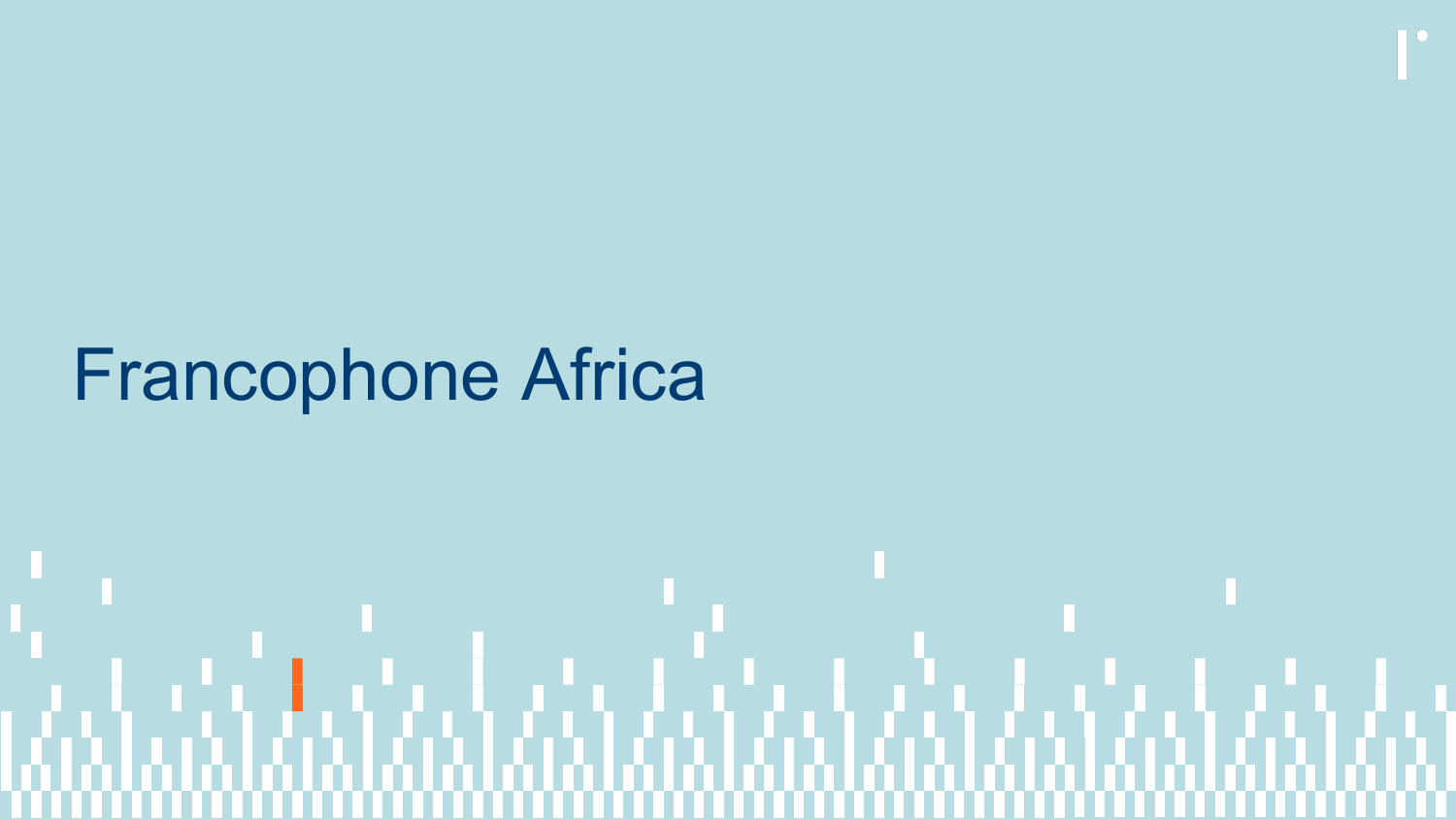## Francophone Africa Insights

#### **Culture**

- Foremost concern related to public scrutiny and required levels of disclosures of being a public company a concept most entrepreneurs and stakeholders that interacted with entrepreneurs, confirmed is a strong anxiety for most FOB's.
- The level of disclosure and financial reporting for most companies (listed and unlisted) companies in Francophone Africa remains a critical challenge. Linked to culture, there is a strong aversion to divulging meaningful operational or financial information to the investing public.
- Culture: IPO's are still deemed to be very AngleSaxon and not very French driven.
- Local (indigenous) companies are still young and not ready for an IPO. They need a certain level of maturity in terms of internal development. Only few of them are ready for an IPO.

#### Limited coverage

- Resultantly, there is limited coverage and offered by stockbrokers
- Difficulty faced by stockbrokers in retaining high quality research analysts Tax
- There should be a common tax structure across all the countries (BRVM), as some have more incentives than others.

#### Bank funding

- Strong preference: Asset = Debt funding = interest rate = finite start/end
- Time = limited negotiation = clear covenants

#### Regulation and History

• Most listings have resulted from formally French-owned (majority) companies, being compelled to use listing to increase the shareholding of these companies amongst locals. Without this "suasion" it highly unlikely that the number of listings would have occurred.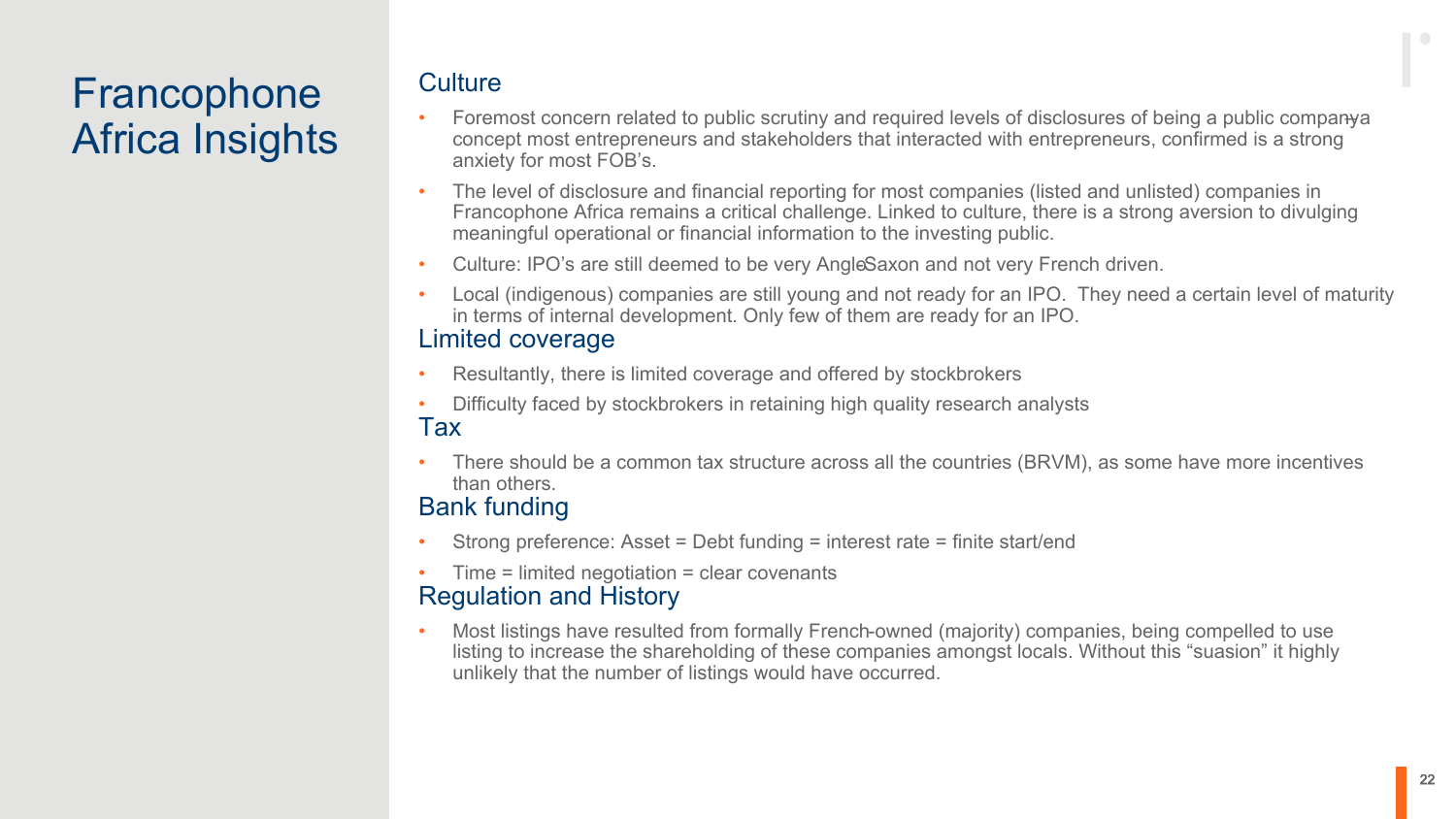## Francophone Africa Insights

#### Crowding Out

- CEMAC institutional investors prefer to subscribe to treasury instruments because of the implicit capital guarantee and high yield offered. Such instruments do not require lengthy analysis. Tax
- Specific to the CEMAC/BVMAC area major disincentive:

**Corporate** Capital gains tax and Dividend tax = 33%

**Individual** Taxed on shares 12.50%

Interest on government bonds = no tax

Result – no incentive for corporates or individuals to invest in or issue shares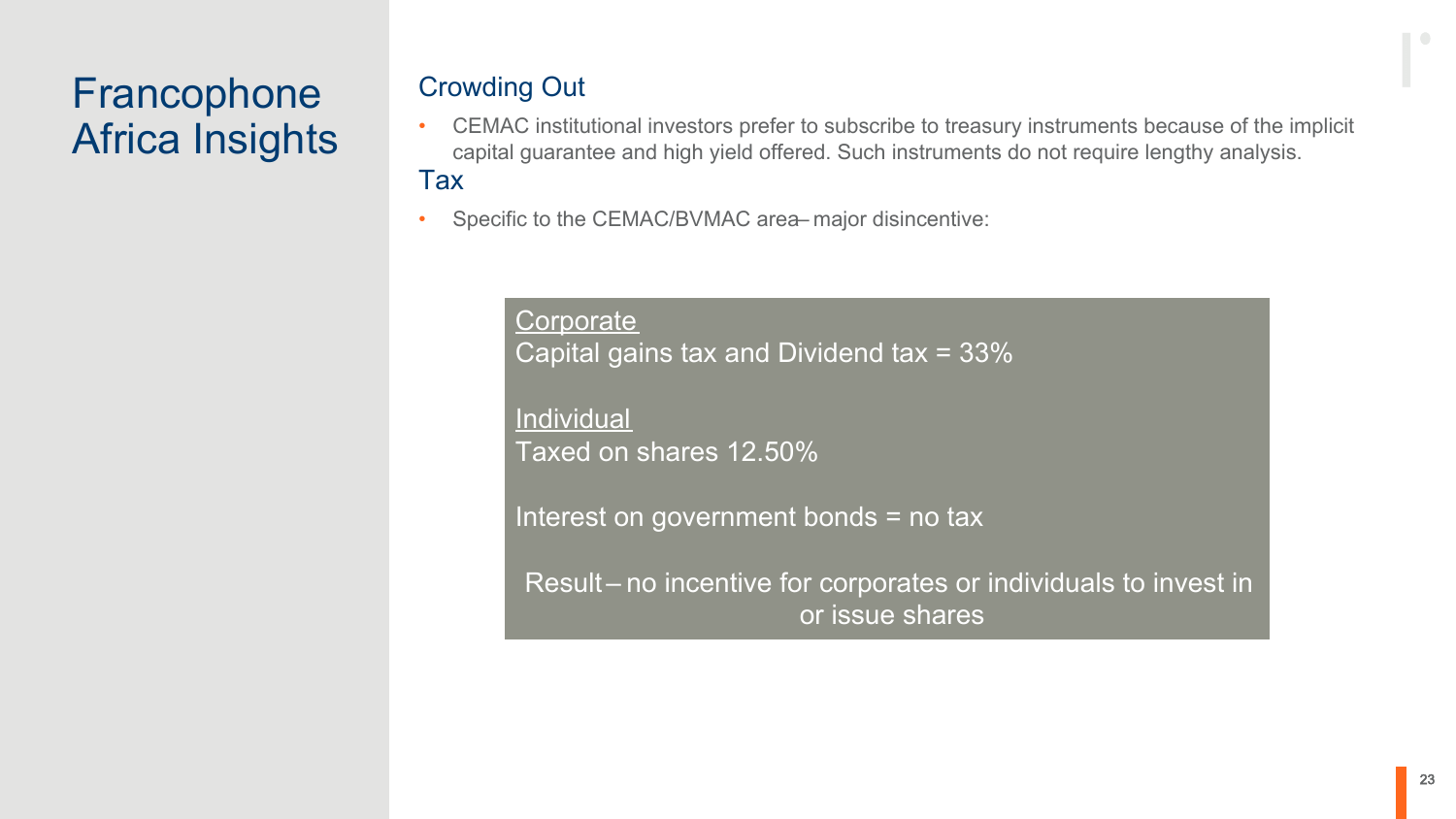Francophone Africa - Recommendati ons and **Solutions** 

#### Market Development Recommendations

- Support to the ELITE BRVM Lounge program is a regional variation of the ELITE Program developed by the London Stock Exchange. At the local level, the main objective of this program is to prepare SMEs (capacity building) for access to longerm financing on the capital market, through their introduction into the Third Compartment of the BRVM.
	- Financial and operational reporting support to all companies within the program, to ready them for the level of required disclosure and quality of financial reporting required when listed.
	- Research analyst fund to enhance brokerage coverage and quality of emping research on companies.
- BVMAC needs to increase market contact with regional and international investors to change/demonstrate how the following perceptions and views have been addressed:
	- Before merger regulator was CMF based and Cameroon. Responsible for financial markets in Cameroon.
	- COSUMAF, Central Africa regulator, responsible for Central Africa except Cameroon.
	- They have merged but haven't merged local regulation = this is the main challenge.
	- More transparency from companies , as well as visibility to foreign investors. An example would be to report financials in both English and French.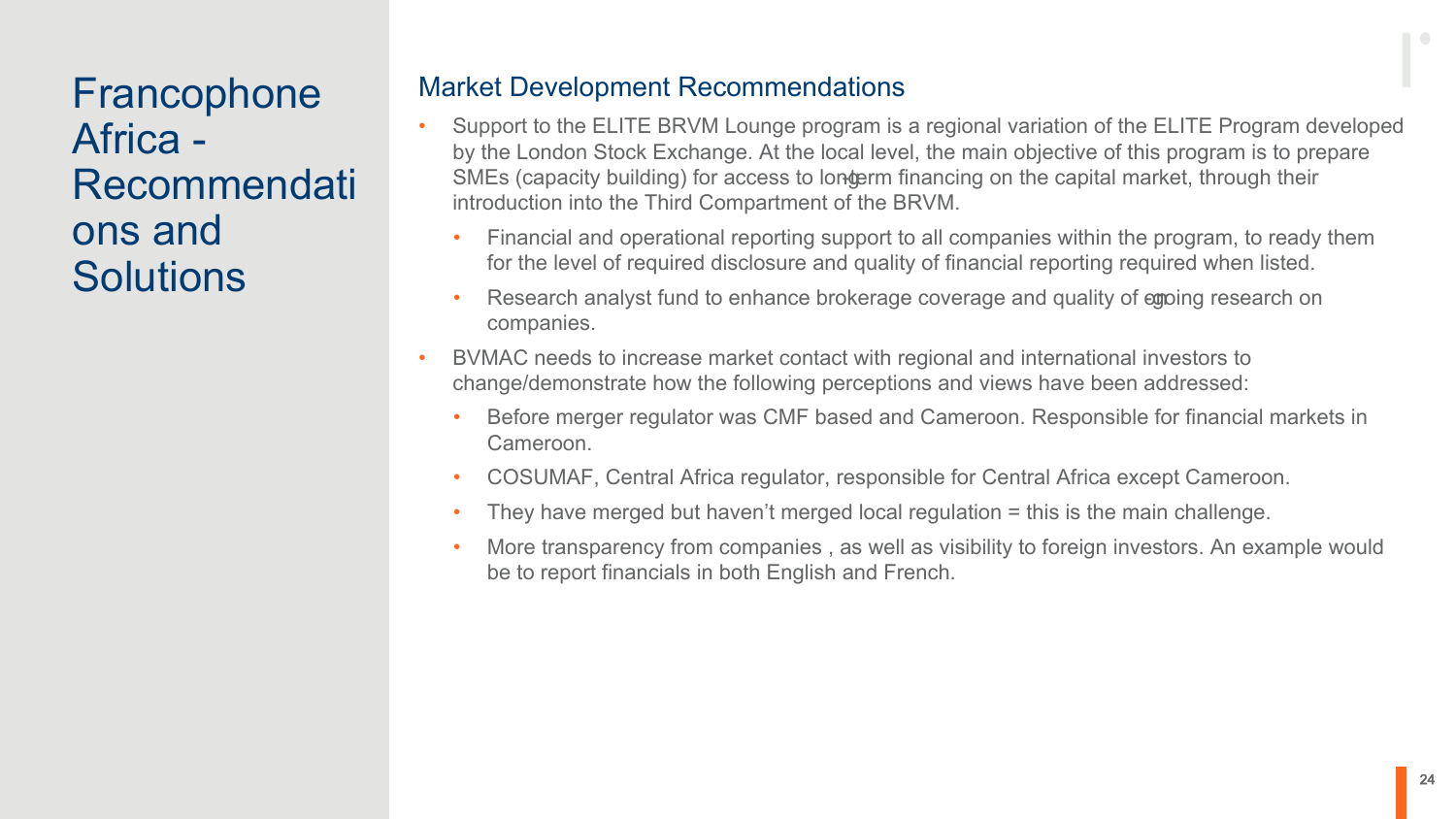## IPO Market Failure Insights

"African stock exchanges are not institutional islands. They require an economic, political, regulatory and even social environment conducive to their growth."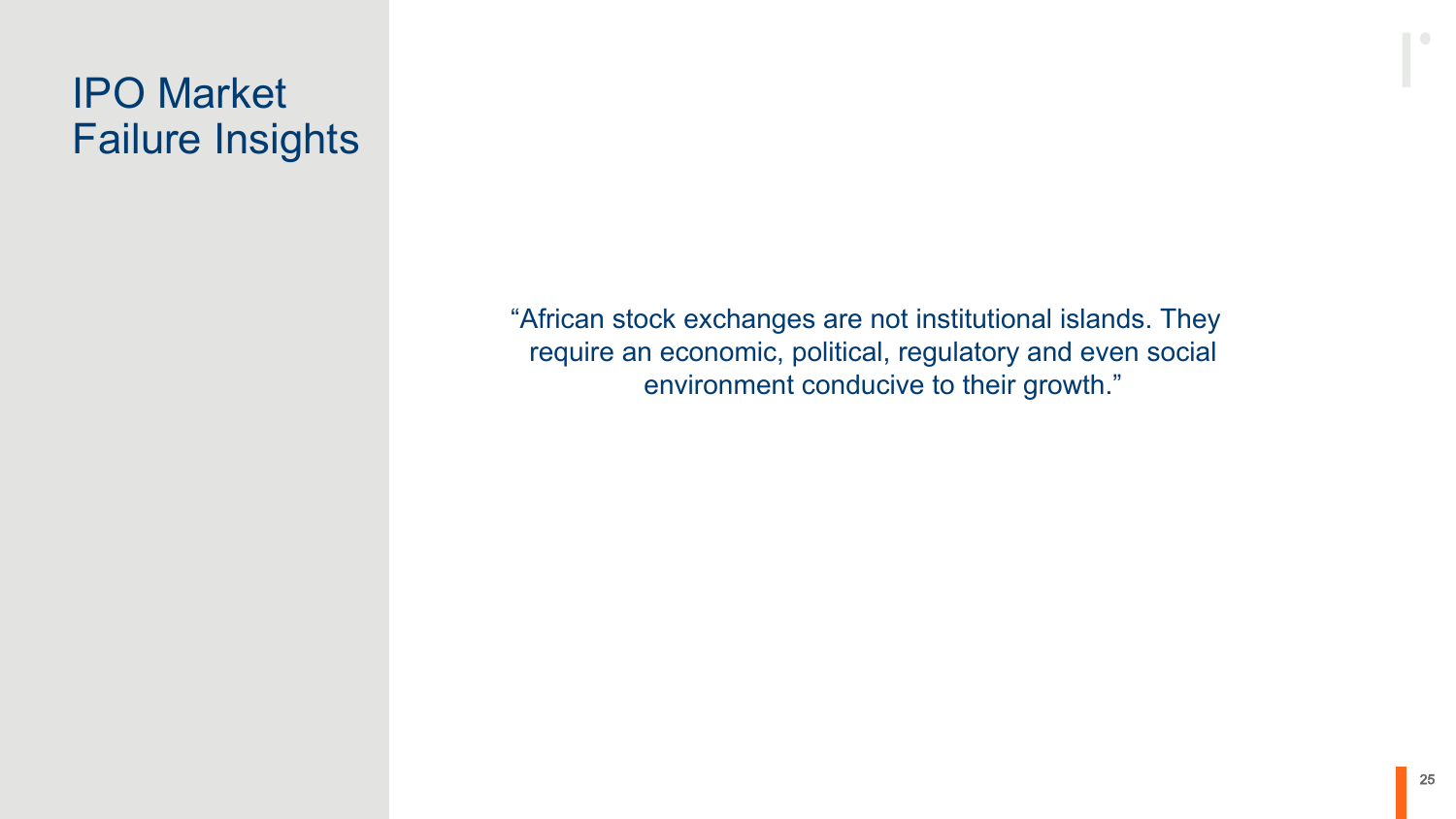## Disclaimer

This document contains confidential information and is protected by copyright law. Copyright in all information, material and logos are protected by both national and international intellectual property laws. Accordingly, any unauthorised copying, reproduction, retransmission, distribution, dissemination, sale, publication, broadcast or other circulation, or exploitation of this material will constitute an infringement of such protection. The copyright in all material of RisCura Holdings (Pty) Ltd ("RisCura") and all its subsidiaries shall continue to vest in RisCura. The information contained in this document is provided 'as is'without warranty of any kind.The entire risk as to the result and performance of the information supplied in this document is assumed by the user and in no event shall RisCura be liable for any direct, consequential, or incidental damages suffered in the course of using the information contained herein as a result of the use of, or the infringement of any copyright laws.RisCura Solutions (Pty) Ltd and RisCura Invest (Pty) Ltd are authorised financialservices providers.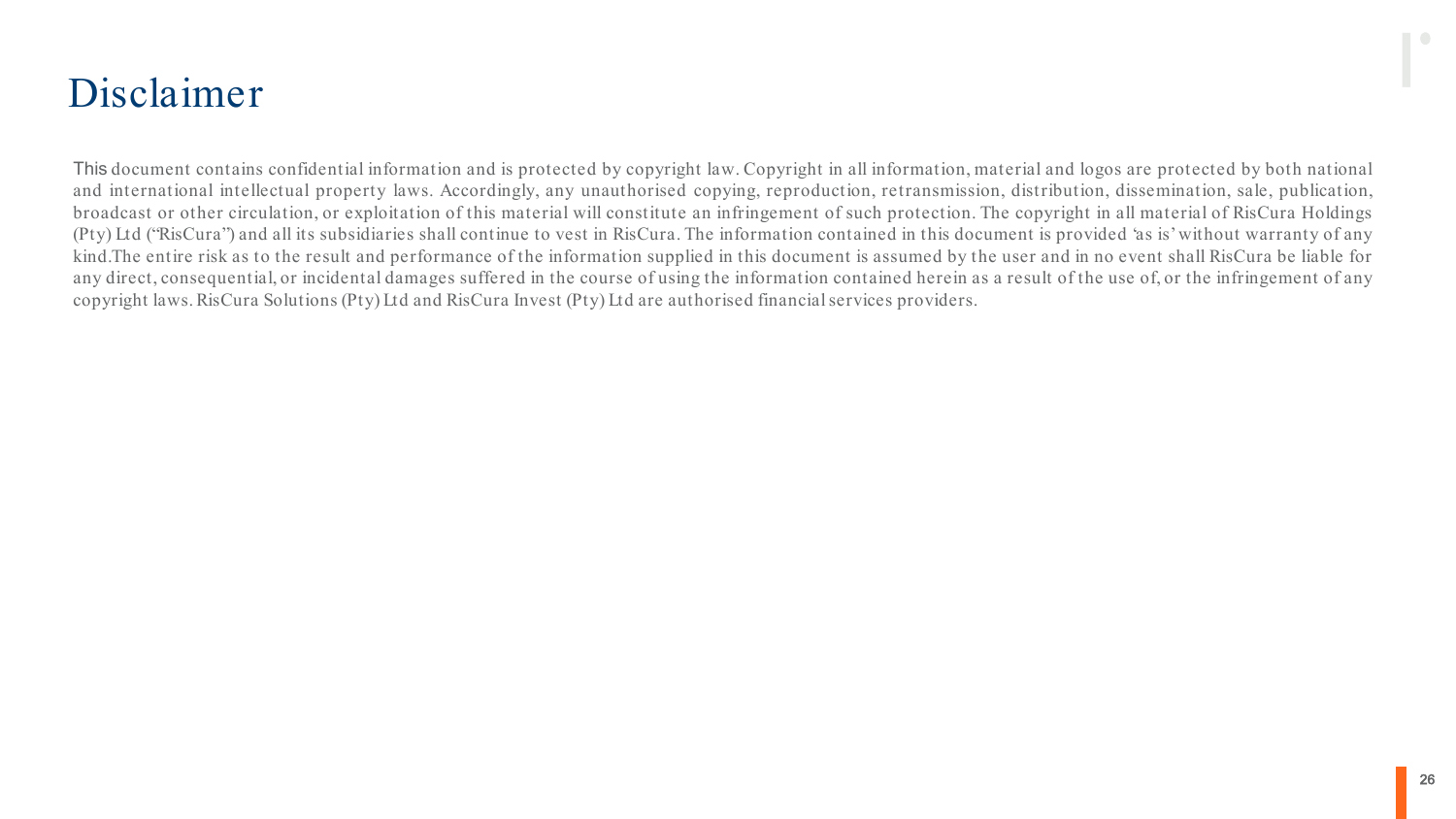# https://upshot.riscura.com